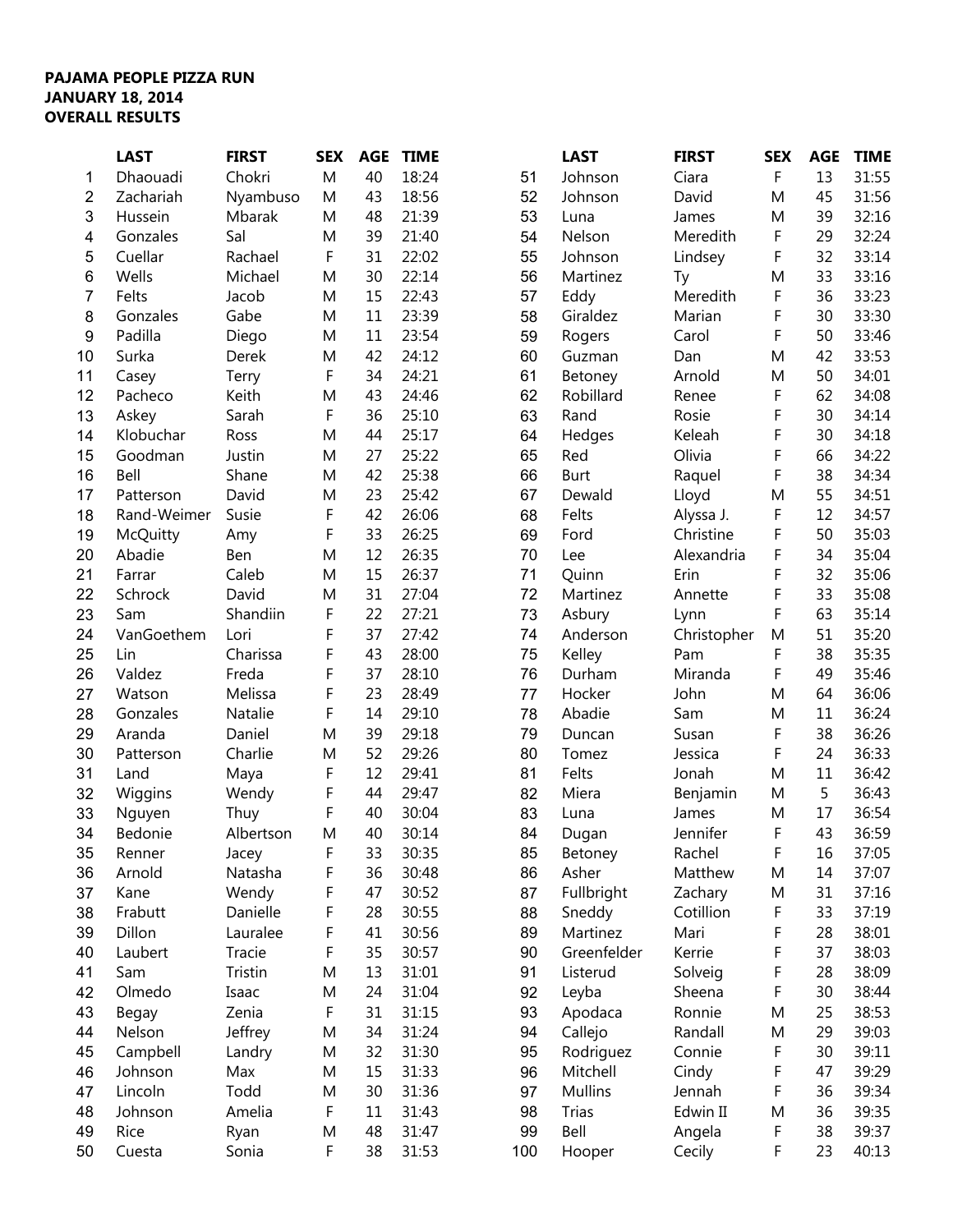|     | <b>LAST</b> | <b>FIRST</b>  | <b>SEX</b> | <b>AGE</b>     | <b>TIME</b> |     | <b>LAST</b> | <b>FIRST</b>  |
|-----|-------------|---------------|------------|----------------|-------------|-----|-------------|---------------|
| 101 | Hazlewood   | Fran          | F          | 57             | 40:16       | 151 | Baca        | Lisa          |
| 102 | Slezia      | Ashley        | F          | 32             | 40:18       | 152 | Wilson      | Lorraine      |
| 103 | Barraza     | Erika         | F          | 32             | 40:19       | 153 | Betoney     | <b>Bessie</b> |
| 104 | Jones       | Robin         | F          | 39             | 40:20       | 154 | Lovato      | Vanessa       |
| 105 | Saiz        | Therese       | F          | 31             | 41:21       | 155 | Endres      | Maurice       |
| 106 | Evans       | Mikayla       | F          | 9              | 40:54       | 156 | Pitcher     | Zita          |
| 107 | Maestas     | Joann         | F          | 33             | 41:02       | 157 | Gallegos    | Anna          |
| 108 | Garcia      | Kathleen      | F          | 38             | 41:36       | 158 | Gordon      | Abby          |
| 109 | Mitchell    | Barry         | M          | 52             | 41:48       | 159 | Booth       | James         |
| 110 | Marash      | Amy           | F          | 62             | 42:03       | 160 | Burns-Booth | Kerri         |
| 111 | Maris       | Lucy          | F          | 8              | 42:03       | 161 | Booth       | Jonah         |
| 112 | Felts       | Jesse         | M          | 6              | 42:04       | 162 | Major       | Vesta         |
| 113 | Maris       | Marcus        | M          | 39             | 42:05       | 163 | Farber      | Skyler        |
| 114 | Eldredge    | Vam           | M          | 43             | 42:22       | 164 | Sayler      | Brandor       |
| 115 | Eldredge    | <b>Bailey</b> | F          | 24             | 42:41       | 165 | Farber      | Christia      |
| 116 | Asher       | Debra         | F          | 49             | 42:42       | 166 | Farber      | Kristina      |
| 117 | Forrester   | Rachelle      | F          | 30             | 43:04       | 167 | Ortega      | Anjanet       |
| 118 | Maclay      | Laura         | F          | 56             | 43:41       | 168 | Sayler      | Angela        |
| 119 | McGeough    | Michelle      | F          | 54             | 44:07       | 169 | Silvia      | Tara          |
| 120 | Williams    | Ted           | M          | 66             | 44:17       | 170 | Fitzgerald  | Michael       |
| 121 | Waller      | Tiffany       | F          | 25             | 44:20       | 171 | Fitzgerald  | Nicole        |
| 122 | Dale        | Rosita        | F          | 36             | 44:24       | 172 | Duncan      | Robert        |
| 123 | Luna        | Loraine       | F          | 11             | 45:04       |     |             |               |
| 124 | Fullbright  | Lacy          | F          | 28             | 45:08       |     |             |               |
| 125 | Esplain     | Marilyn       | F          | 52             | 45:10       |     |             |               |
| 126 | Davenport   | Beth          | F          | 53             | 45:28       |     |             |               |
| 127 | Gaillaspy   | Patricia      | F          | 49             | 45:30       |     |             |               |
| 128 | Prager      | Laura         | F          | 40             | 45:39       |     |             |               |
| 129 | Sandager    | Susan         | F          | 62             | 46:33       |     |             |               |
| 130 | Anderson    | Kaleb         | M          | 9              | 47:13       |     |             |               |
| 131 | Anderson    | Heather       | F          | 39             | 47:14       |     |             |               |
| 132 | Felts       | Sue           | F          | 36             | 47:50       |     |             |               |
| 133 | Valdez      | Tracy         | F          | 41             | 47:57       |     |             |               |
| 134 | Benton      | Rachel        | F          | 38             | 49:12       |     |             |               |
| 135 | Fitzgerald  | Jacob         | M          | 13             | 49:26       |     |             |               |
| 136 | Padilla     | Kristin       | F          | 27             | 49:43       |     |             |               |
| 137 | Geissler    | Christi       | F          | 28             | 49:45       |     |             |               |
| 138 | Felts       | Jeremiah      | M          | 8              | 49:48       |     |             |               |
| 139 | Anderson    | Pieter        | M          | $\overline{7}$ | 49:49       |     |             |               |
| 140 | Anderson    | Arden         | M          | 39             | 49:50       |     |             |               |
| 141 | Eldridge    | Donna         | F          | 53             | 50:09       |     |             |               |
| 142 | Baxter      | <b>Baylie</b> | F          | 24             | 50:14       |     |             |               |
| 143 | Garcia      | Kelley        | F          | 48             | 50:15       |     |             |               |
| 144 | Garcia      | Joaquin       | M          | 48             | 50:16       |     |             |               |
| 145 | Pace        | Lizzy         | F          | 29             | 50:17       |     |             |               |
| 146 | Whilhelm    | Matthew       | M          | 30             | 50:47       |     |             |               |
| 147 | Schrock     | Teresa        | F          | 30             | 50:48       |     |             |               |
| 148 | Luna        | Lindsay       | F          | 36             | 50:50       |     |             |               |
| 149 | Salas       | Teresita      | F          | 10             | 51:07       |     |             |               |
| 150 | Montano     | Jennie        | F          | 45             | 51:07       |     |             |               |

| <b>LAST</b> | <b>FIRST</b>  | <b>SEX</b> | <b>AGE</b> | <b>TIME</b> |     | <b>LAST</b> | <b>FIRST</b>   | <b>SEX</b> | <b>AGE</b> | <b>TIME</b> |
|-------------|---------------|------------|------------|-------------|-----|-------------|----------------|------------|------------|-------------|
| Hazlewood   | Fran          | F          | 57         | 40:16       | 151 | Baca        | Lisa           | F          | 30?        | 51:07       |
| Slezia      | Ashley        | F          | 32         | 40:18       | 152 | Wilson      | Lorraine       | F          | 52         | 51:10       |
| Barraza     | Erika         | F          | 32         | 40:19       | 153 | Betoney     | <b>Bessie</b>  | F          | 50         | 52:43       |
| Jones       | Robin         | F          | 39         | 40:20       | 154 | Lovato      | Vanessa        | F          | 36         | 53:52       |
| Saiz        | Therese       | F          | 31         | 41:21       | 155 | Endres      | Maurice        | F          | 57         | 54:19       |
| Evans       | Mikayla       | F          | 9          | 40:54       | 156 | Pitcher     | Zita           | F          | 54         | 54:20       |
| Maestas     | Joann         | F          | 33         | 41:02       | 157 | Gallegos    | Anna           | F          | 25         | 56:06       |
| Garcia      | Kathleen      | F          | 38         | 41:36       | 158 | Gordon      | Abby           | F          | 29         | 57:12       |
| Mitchell    | Barry         | M          | 52         | 41:48       | 159 | Booth       | James          | M          | 8          | 57:22       |
| Marash      | Amy           | F          | 62         | 42:03       | 160 | Burns-Booth | Kerri          | F          | 38         | 57:25       |
| Maris       | Lucy          | F          | 8          | 42:03       | 161 | Booth       | Jonah          | M          | 5          | 57:30       |
| Felts       | Jesse         | M          | 6          | 42:04       | 162 | Major       | Vesta          | F          | 69         | 57:35       |
| Maris       | Marcus        | M          | 39         | 42:05       | 163 | Farber      | Skyler         | M          | 11         | 58:03       |
| Eldredge    | Vam           | M          | 43         | 42:22       | 164 | Sayler      | <b>Brandon</b> | M          | 27         | 58:24       |
| Eldredge    | <b>Bailey</b> | F          | 24         | 42:41       | 165 | Farber      | Christian      | M          | 9          | 58:26       |
| Asher       | Debra         | F          | 49         | 42:42       | 166 | Farber      | Kristina       | F          | 30         | 58:29       |
| Forrester   | Rachelle      | F          | 30         | 43:04       | 167 | Ortega      | Anjanet        | F          | 15         | 58:33       |
| Maclay      | Laura         | F          | 56         | 43:41       | 168 | Sayler      | Angela         | F          | 26         | 58:34       |
| McGeough    | Michelle      | F          | 54         | 44:07       | 169 | Silvia      | Tara           | F          | 38         | 1:04:03     |
| Williams    | Ted           | M          | 66         | 44:17       | 170 | Fitzgerald  | Michael        | M          | 46         | 1:05:15     |
| Waller      | Tiffany       | F          | 25         | 44:20       | 171 | Fitzgerald  | Nicole         | F          | 42         | 1:06:45     |
| Dale        | Rosita        | F          | 36         | 44:24       | 172 | Duncan      | Robert         | M          | 78         | 1:09:58     |
|             |               |            |            |             |     |             |                |            |            |             |